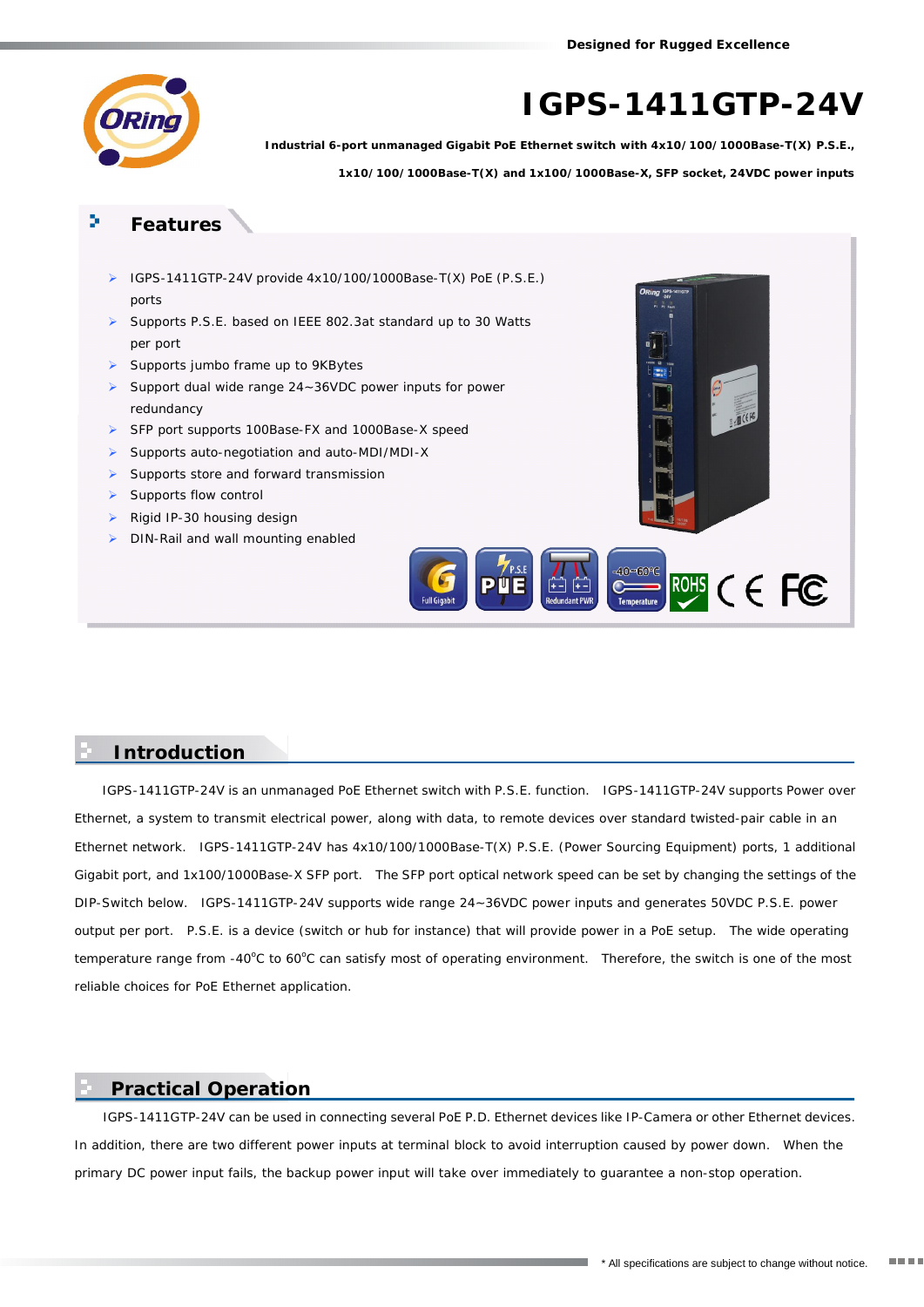

*Connections of Ethernet devices*

# **PoE Pin Definition**

|         | RJ-45 Pin Definition       |
|---------|----------------------------|
| Pin No. | Description                |
| #1      | TD+ with PoE Power input + |
| #2      | TD- with PoE Power input + |
| #3      | RD+ with PoE Power input - |
| #6      | RD- with PoE Power input - |

1000Base-T P.S.E. RJ-45 port

| RJ-45 Pin Definition |                               |  |
|----------------------|-------------------------------|--|
| Pin No.              | Description                   |  |
| #1                   | BI_DA+ with PoE Power input + |  |
| #2                   | BI DA- with PoE Power input + |  |
| #3                   | BI_DB+ with PoE Power input - |  |
| #4                   | BI DC+                        |  |
| #5                   | BI DC-                        |  |
| #6                   | BI_DB- with PoE Power input - |  |
| #7                   | BI DD+                        |  |
| #8                   | BI DD-                        |  |

<u> 1999 - Johann Barnett, f</u>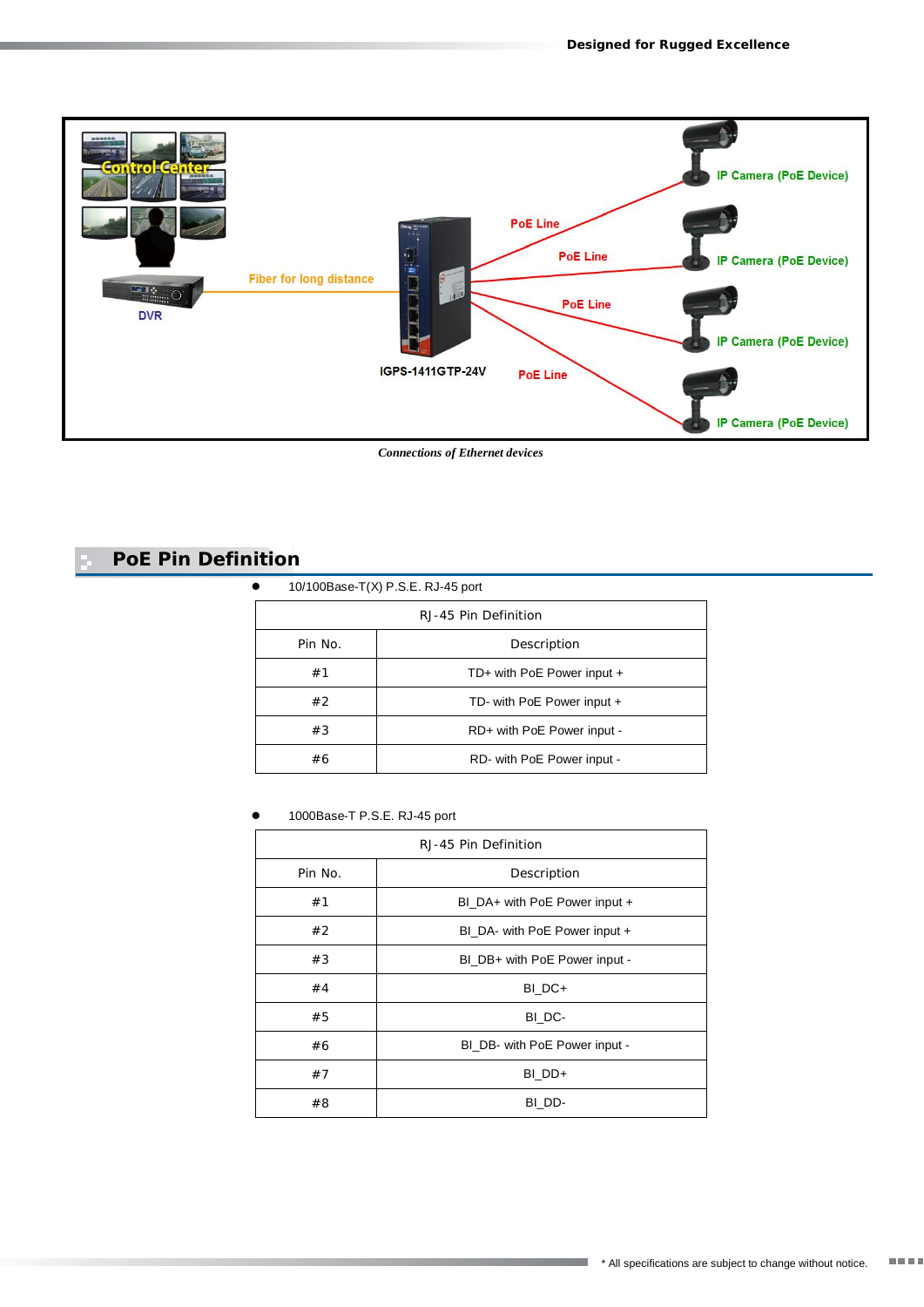## **Dimension**



## **Specifications**

| <b>ORing Switch Model</b>                                       | IGPS-1411GTP-24V                                                                                                                                                                                                          |
|-----------------------------------------------------------------|---------------------------------------------------------------------------------------------------------------------------------------------------------------------------------------------------------------------------|
| Physical Ports                                                  |                                                                                                                                                                                                                           |
| 10/100/1000Base-T(X) Ports in RJ45<br>with P.S.E. Auto MDI/MDIX | $\overline{4}$                                                                                                                                                                                                            |
| 10/100/1000Base-T(X) Port in RJ45<br>Auto MDI/MDIX              | $\mathbf{1}$                                                                                                                                                                                                              |
| 100/1000Base-X SFP port                                         | $\mathbf{1}$                                                                                                                                                                                                              |
| Technology                                                      |                                                                                                                                                                                                                           |
| <b>Fthernet Standards</b>                                       | IFFF 802.3 for 10Base-T<br>IEEE 802.3u for 100Base-TX<br>IEEE 802.3ab for 1000Base-T<br>IFFF 802.3z for 1000Base-X<br>IEEE 802.3x for Flow control<br>IEEE 802.3at PoE specification (up to 30 Watts per port for P.S.E.) |
| MAC Table                                                       | 1K MAC addresses                                                                                                                                                                                                          |
| Processing                                                      | Store-and-Forward                                                                                                                                                                                                         |
| Jumbo Frame                                                     | Up to 9KBytes                                                                                                                                                                                                             |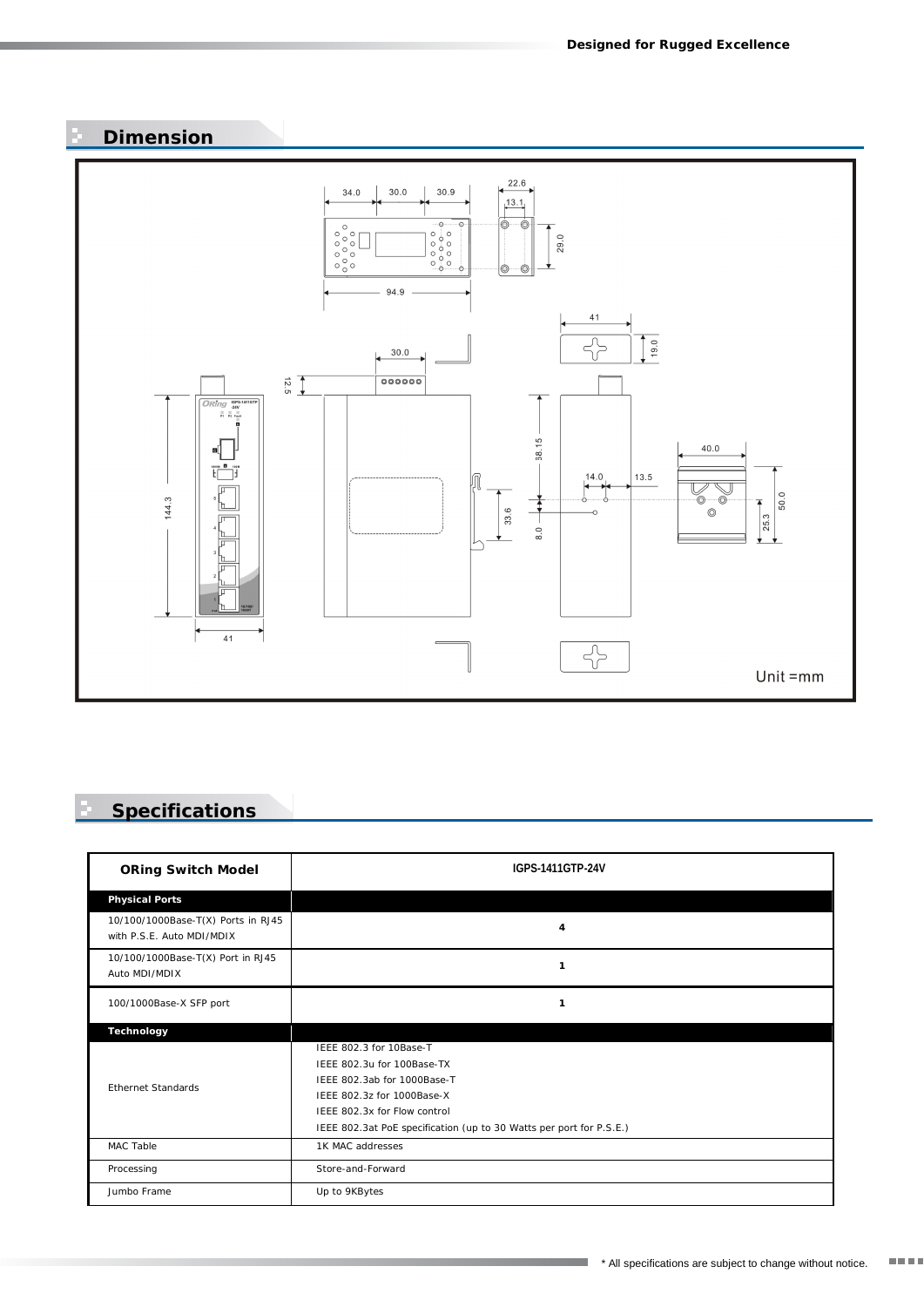| <b>LED</b> indicators                      |                                                                                                                             |
|--------------------------------------------|-----------------------------------------------------------------------------------------------------------------------------|
| Power indicator                            | Green: Power LED x 2                                                                                                        |
| Fault indicator                            | Amber: Indicate PWR1 or PWR2 failure                                                                                        |
| 10/100/1000Base-T(X) RJ45<br>port          | Green for port Link/Act.                                                                                                    |
| indicator and PoE indicator (P1 $\sim$ P4) | Green for power injected.                                                                                                   |
| 10/100/1000Base-T(X) RJ45 port             | Green for port Link/Act.                                                                                                    |
| indicator (P5)                             | Amber for 100Mbps indicator                                                                                                 |
| 100/1000Base-X SFP port indicator          | Green for port Link/Act.                                                                                                    |
| SFP Speed DIP-Switch                       |                                                                                                                             |
| DIP-Switch 1/2                             | DIP-Switch 1 (ON) and DIP-Switch 2 (ON) : SFP speed setting to 100Mbps                                                      |
|                                            | DIP-Switch 1 (OFF) and DIP-Switch 2 (OFF) : SFP speed setting to 1000Mbps                                                   |
| Relay Output DIP-Switch                    |                                                                                                                             |
| DIP-Switch 1                               | Power-1 failed warning : (ON) enable, (OFF) disable                                                                         |
| DIP-Switch 2                               | Power-2 failed warning: (ON) enable, (OFF) disable                                                                          |
| Fault contact                              |                                                                                                                             |
| Relay                                      | Relay output to carry capacity of 1A at 24VDC                                                                               |
| Power                                      |                                                                                                                             |
| Redundant Input power                      | Dual DC inputs. 24~36VDC on 6-pin terminal block.                                                                           |
| Power consumption (Typ.)                   | 6.5 Watts (power device not included)                                                                                       |
| Overload current protection                | Present                                                                                                                     |
| Reverse polarity protection                | <b>NOT Present</b>                                                                                                          |
| Physical Characteristic                    |                                                                                                                             |
| Enclosure                                  | $IP-30$                                                                                                                     |
| Dimension (W x D x H)                      | 41 (W) x 94.9 (D) x 144.3(H) mm                                                                                             |
| Weight (g)                                 | 550 g                                                                                                                       |
| Environmental                              |                                                                                                                             |
| Storage Temperature                        | -40 to 85°C (-40 to 185°F)                                                                                                  |
| Operating Temperature                      | -40 to 60°C (-40 to 140°F)                                                                                                  |
| <b>Operating Humidity</b>                  | 5% to 95% Non-condensing                                                                                                    |
| Regulatory approvals                       |                                                                                                                             |
| <b>EMI</b>                                 | FCC Part 15, CISPR (EN55022) class A                                                                                        |
| <b>EMS</b>                                 | EN61000-4-2 (ESD), EN61000-4-3 (RS), EN61000-4-4 (EFT), EN61000-4-5 (Surge), EN61000-4-6 (CS),<br>EN61000-4-8, EN61000-4-11 |
| Shock                                      | IEC60068-2-27                                                                                                               |
| Free Fall                                  | IEC60068-2-32                                                                                                               |
| Vibration                                  | IEC60068-2-6                                                                                                                |
| Safety                                     | EN60950-1                                                                                                                   |
| Warranty                                   | 5 years                                                                                                                     |